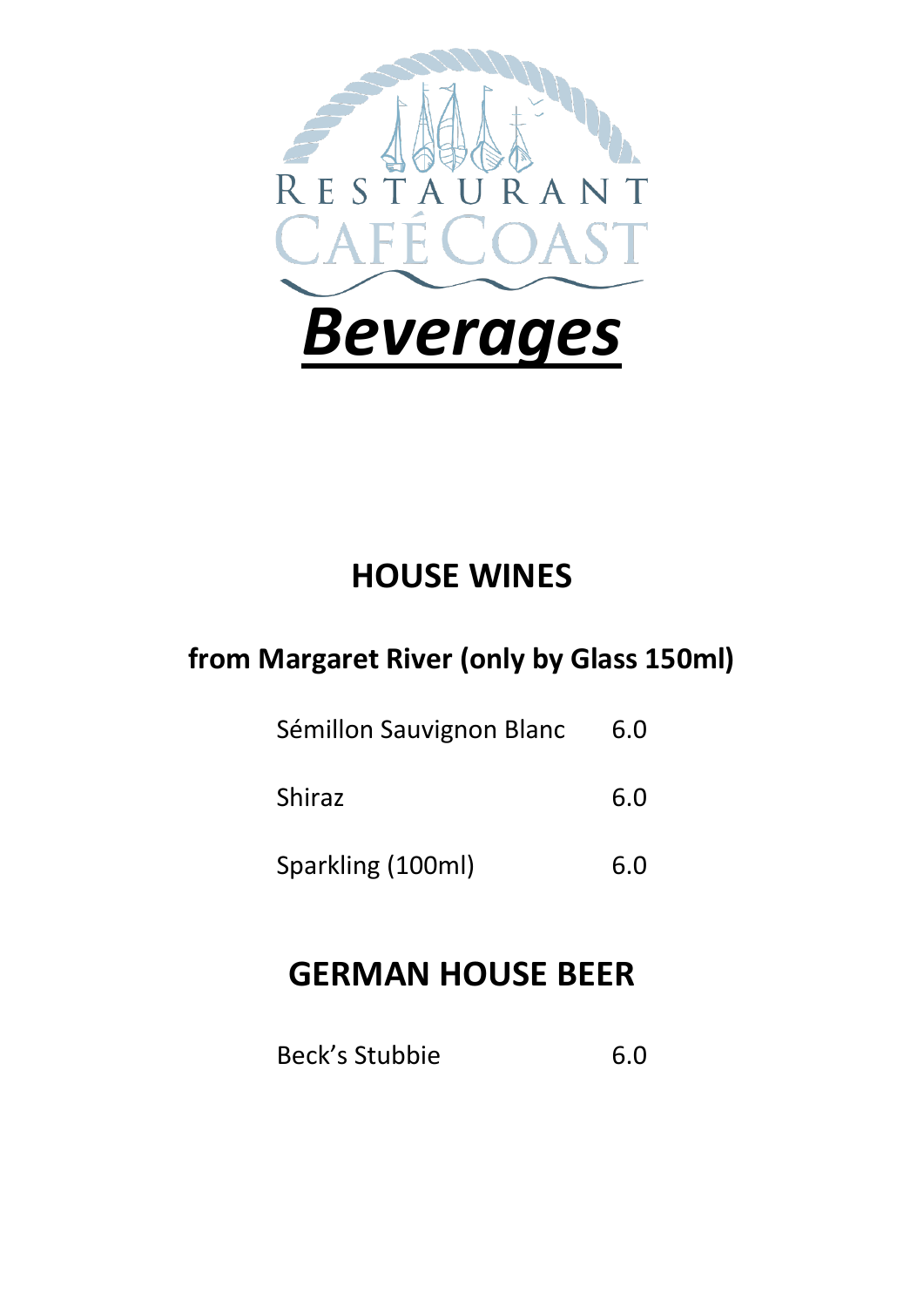| <b>RESTAURANT</b><br>afe Coast                                                                          |            |            |
|---------------------------------------------------------------------------------------------------------|------------|------------|
| <b>White Wine</b>                                                                                       | <b>GLS</b> | <b>BTL</b> |
| <b>SAUVIGNON BLENDS</b>                                                                                 | 150ml      |            |
| Churchview Silverleaf SSB Margaret River, WA                                                            | 8.5        | 35         |
| Churchview Estate Sauvignon Blanc Semillon<br>Margaret River, WA                                        | 9          | 38         |
| NIKOLA Estate Sauvignon Blanc Semillon<br>Swan Valley, WA                                               | 9          | 38         |
| Saint Clair Sauvignon Blanc Marlborough, NZ                                                             | 9.5        | 44         |
| Pierro LTC Sémillon Sauvignon Blanc Margaret River, WA                                                  |            | 51         |
| <b>CHENIN BLANC</b><br>Amberley Western Australia                                                       | 9.5        | 37         |
| <b>CHARDONNAY</b><br>Kingston Estate Unwooded Chardonnay<br>Mt. Benson & Clare Valley, SA               | 9          | 37         |
| Vasse Felix FILIUS Chardonnay (Limited Release)<br>Margaret River, WA                                   |            | 59         |
| Vasse Felix Chardonnay<br>Margaret River, WA                                                            |            | 79         |
| <b>VERDELHO &amp; PINOT GRIGIO</b><br><b>PEEL Estate Verdelho</b>                                       | 9          | 42         |
| Pinocchio Pinot Grigio Mornington Peninsula, VIC                                                        | 9.5        | 43         |
| <b>SWEET WHITE &amp; MOSCATO</b><br>Alkoomi Late Harvest Frankland River, WA                            | 8.5        | 38         |
| Amberley Kiss & Tell Moscato Rosa                                                                       | 9          | 39         |
| Vasse Felix Cane Cut Margaret River, Wa (375ml BTL)                                                     | 10         | 59         |
| <b>RIESLING</b><br>Churchview St. Johns Wild Fermented Margaret River, WA 9.5<br>(LIMITED RELEASE) 2020 |            | 42         |
| Pauly Generations 2018 Mosel, Germany                                                                   |            | 45         |
| <b>ROSÈ</b><br>Vasse Felix Classic Dry Rosé Margaret River, WA                                          |            | 38         |
| Churchview Rosé Silverleaf Margaret River, WA                                                           | 8.5        | 35         |
| PEEL Estate Rosé Sec                                                                                    |            | 38         |
| <b>MATEUS The Original Portugal</b>                                                                     | 8.5        | 33         |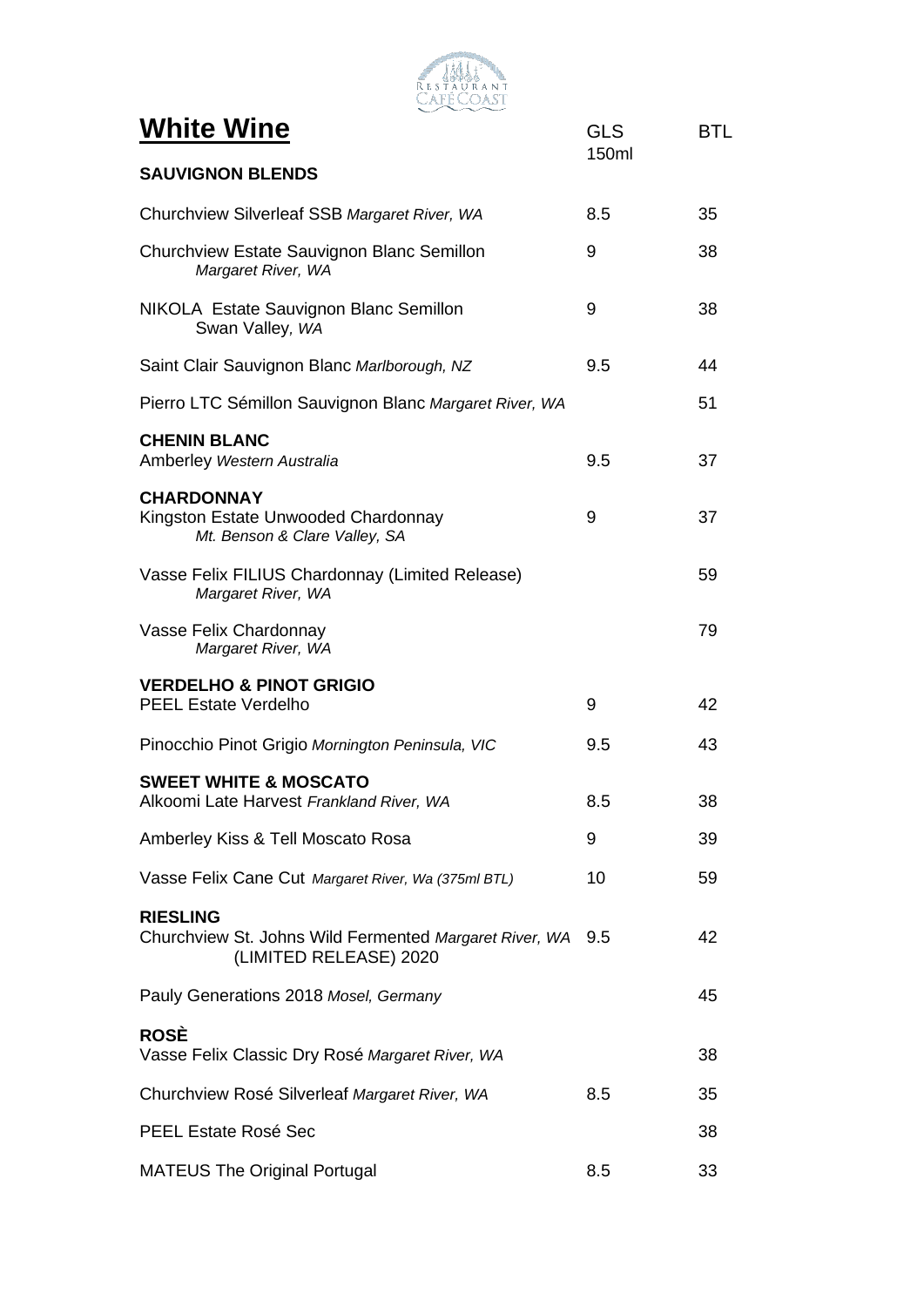

## **Sparkling Wine**

| Piccolo 200ml            |                       |     |
|--------------------------|-----------------------|-----|
| <b>Yellowglen Yellow</b> |                       | 9.5 |
| Dunes & Greene           | Chardonnay Pinot Noir | 9.5 |
| Jacobs Creek             | <b>Sparkling Rose</b> | 9.5 |

#### **Large Bottle 750ml**

| Henkell Trocken Germany Dry-sec                                         | 35  |
|-------------------------------------------------------------------------|-----|
| <b>Churchview Silverleaf Sparkling Brut</b>                             | 30  |
| Veuve D'Argent Blanc de Blanc Brut (France)                             | 38  |
| Andreola Orsola Verv Prosecco (Italy) EXTRA DRY                         | 39  |
| Taltarni Cuvée Rosé (Méthode Traditionnelle)                            | 42  |
| Chandon Chardonnay Pinot Noir NV                                        | 48  |
| Dirupo Prosecco Superiore BRUT DOCG ITALY                               |     |
| Valdobbiadene 97 Points Prosecco Masters-Gold Global Sparkling Mastyers | 59  |
| Moët & Chandon Imperial Brut Champagne (France)                         | 110 |

| <b>Red Wine</b><br>- served at 18 degrees -       | GLS<br>150ml | BTL. |
|---------------------------------------------------|--------------|------|
| Churchview Shiraz Margaret River, WA              | 9            | 38   |
| Churchview Cabernet Sauvignon Margaret River, WA  | 9            | 39   |
| Vasse Felix Cabernet Sauvignon Margaret River, WA |              | 89   |

| Alkoomi White Label Cabernet Merlot Frankland River, WA<br>- Ray Jordan 88/100 - ", sweet fruit with lifted sweet red-berry" | 9  | 38 |
|------------------------------------------------------------------------------------------------------------------------------|----|----|
| Kingston Estate Merlot Mt. Benson & Clare Valley, SA                                                                         | 9  | 39 |
| <b>PEEL Estate Shiraz Cabernet blend</b>                                                                                     |    | 41 |
| West Cape Howe Tempranillo Perth Hills Frankland, WA                                                                         |    | 41 |
| NIKOLA Estate Cabernet Sauvignon Swan Valley, WA                                                                             |    | 39 |
| Geppetto Pinot Noir Mornington Peninsula, VIC                                                                                |    | 42 |
| Alkoomi Black Label Malbec Frankland River, WA                                                                               |    | 45 |
| Pierro LTC Cabernet Merlot Margaret River, WA                                                                                |    | 63 |
| Moss Wood Amy's Cabernet Blend Margaret River, WA                                                                            |    | 61 |
| Churchview The BARTONDALE 2017 Cabernet Sauvignon                                                                            |    | 75 |
| Margaret River, WA<br>Churchview St. John Shiraz Viognier Margaret River, WA<br>(LIMITED RELEASE) 2017                       | 14 | 58 |
| Churchview St. John ZINFANDEL Margaret River, WA<br>(LIMITED RELEASE) 2020                                                   |    | 55 |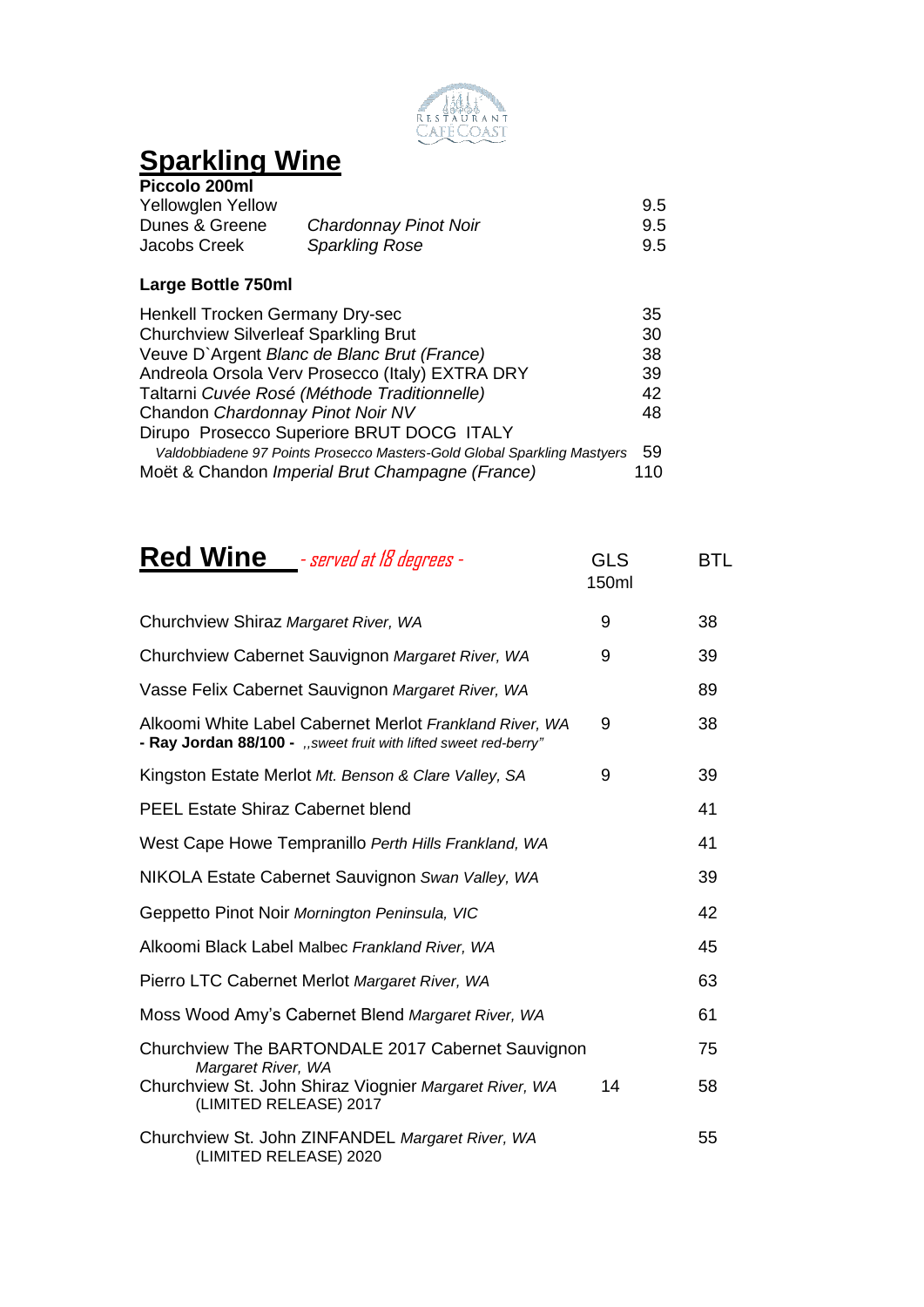

#### **Beer & Cider**

| <b>ON TAP</b>                                                                                                                                                                                                                                                                                                  | <b>SCHOONER</b>          | <b>PINT</b>                                                                              | <b>JUG</b>     |
|----------------------------------------------------------------------------------------------------------------------------------------------------------------------------------------------------------------------------------------------------------------------------------------------------------------|--------------------------|------------------------------------------------------------------------------------------|----------------|
| Pale Ale 150 Lashes<br>Hahn Super Dry 3.5<br>Shandy (Beer & Sprite)                                                                                                                                                                                                                                            | 9<br>8<br>$\overline{7}$ | 12 <sup>2</sup><br>11<br>9                                                               | 24<br>22<br>18 |
| <b>STUBBIES</b><br>Hahn Premium Light<br>Boag's Premium Light<br>Carlton Mid Strength<br><b>Great Northern</b><br>Super Crisp<br>Pure Blonde<br><b>Carlton Draught</b><br><b>Carlton Dry</b><br><b>Victoria Bitter</b><br>Heineken<br><b>Stella Artois</b><br>Crown Lager<br>Corona<br><b>Redback Original</b> |                          | 8<br>8<br>8<br>8.5<br>8.5<br>8.5<br>8.5<br>8.5<br>$\boldsymbol{9}$<br>9<br>9<br>9<br>9.5 |                |
| Eagle Bay Kolsch<br>Little Creatures Pale Ale<br>Little Creatures Rogers' Beer<br>Guinness (440ml can)<br>Kilkenny (440ml can)<br>Carlton Zero                                                                                                                                                                 |                          | 9.5<br>9.5<br>9.5<br>10<br>10<br>8                                                       |                |
| <b>STRONG BOW CIDER</b><br>Apple Cider - Classic, Dry, Sweet -<br>Monteiths crushed pear cider                                                                                                                                                                                                                 |                          | 8.5<br>9                                                                                 |                |
| <b>MATSO'S</b><br>Ginger Beer 3.5%<br>Mango Beer 4.5%                                                                                                                                                                                                                                                          |                          | 10                                                                                       |                |

| Johnnie Walker Red       | 9   |
|--------------------------|-----|
| Dewar's Scotch           | 9.5 |
| Canadian Club            | 9.5 |
| <b>Wild Turkey</b>       | 9.5 |
| Jim Beam                 | 9   |
| Jack Daniels             | 9.5 |
| Jameson Irish Whiskey9.5 |     |
| St. Angus Brandy         | 9   |
| <b>Bundaberg Rum</b>     | 9   |
| Smirnoff Vodka           | 9   |
| Bacardi                  | 9   |
| Southern Comfort         | 9   |
| Markers Mark             | 9.5 |
| Gordon's Gin             | 9   |
| West Wind Gin            | 9.5 |
| Gordon's Pink Gin        | 9.5 |

## **Spirits Liqueurs** \$9.5 each

Baileys Irish Cream 60ml Kahlua **Cointreau** Frangelico **Grand Marnier** Drambuie Tia Maria **Midori** Malibu Jaegermeister Limoncello -Italy-

Galway Pipe Port 12 years 60ml 12 Pedro Ximenez Sherry -Spain- 60ml 12

Hennessy COGNAC 12